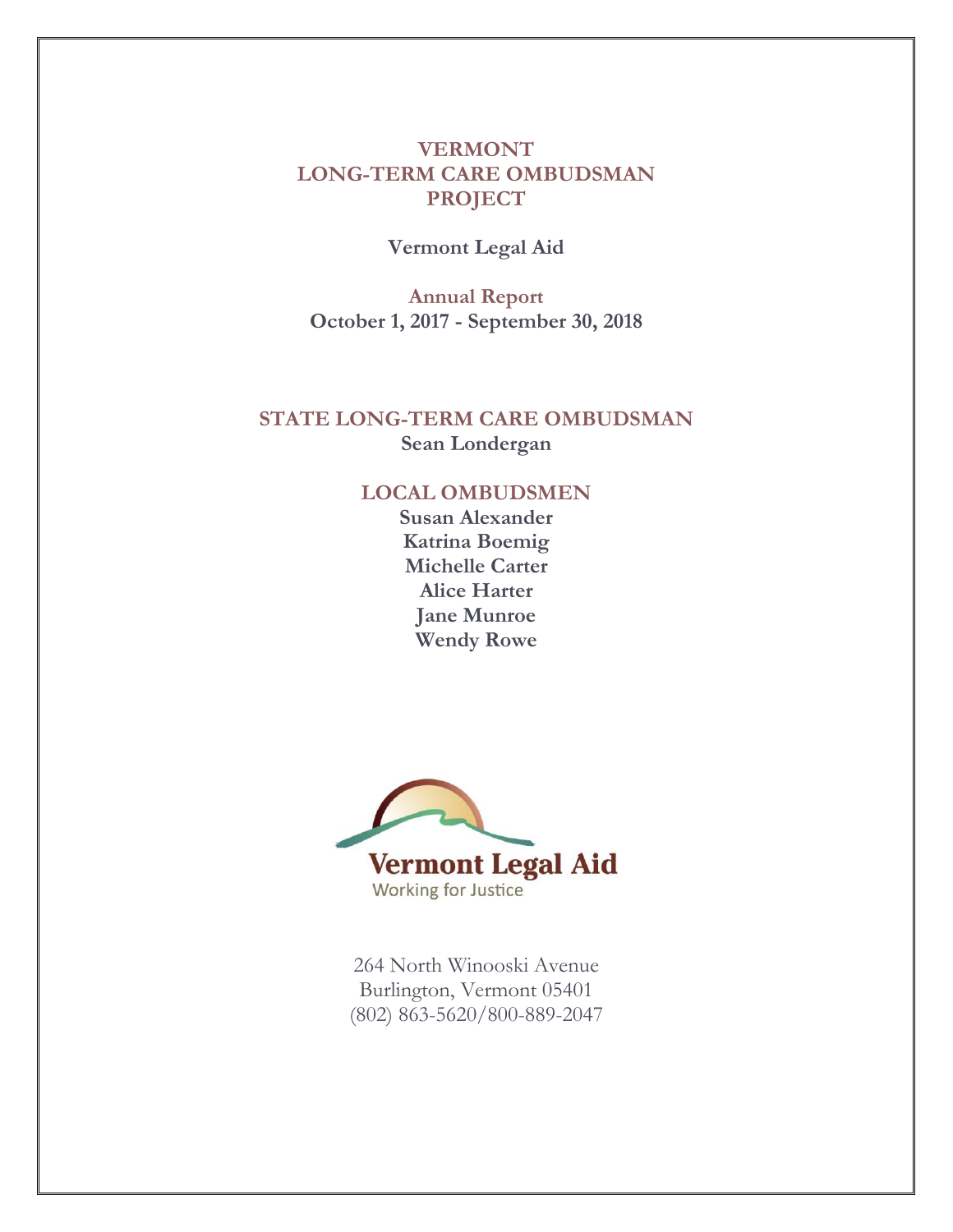# **Table of Contents**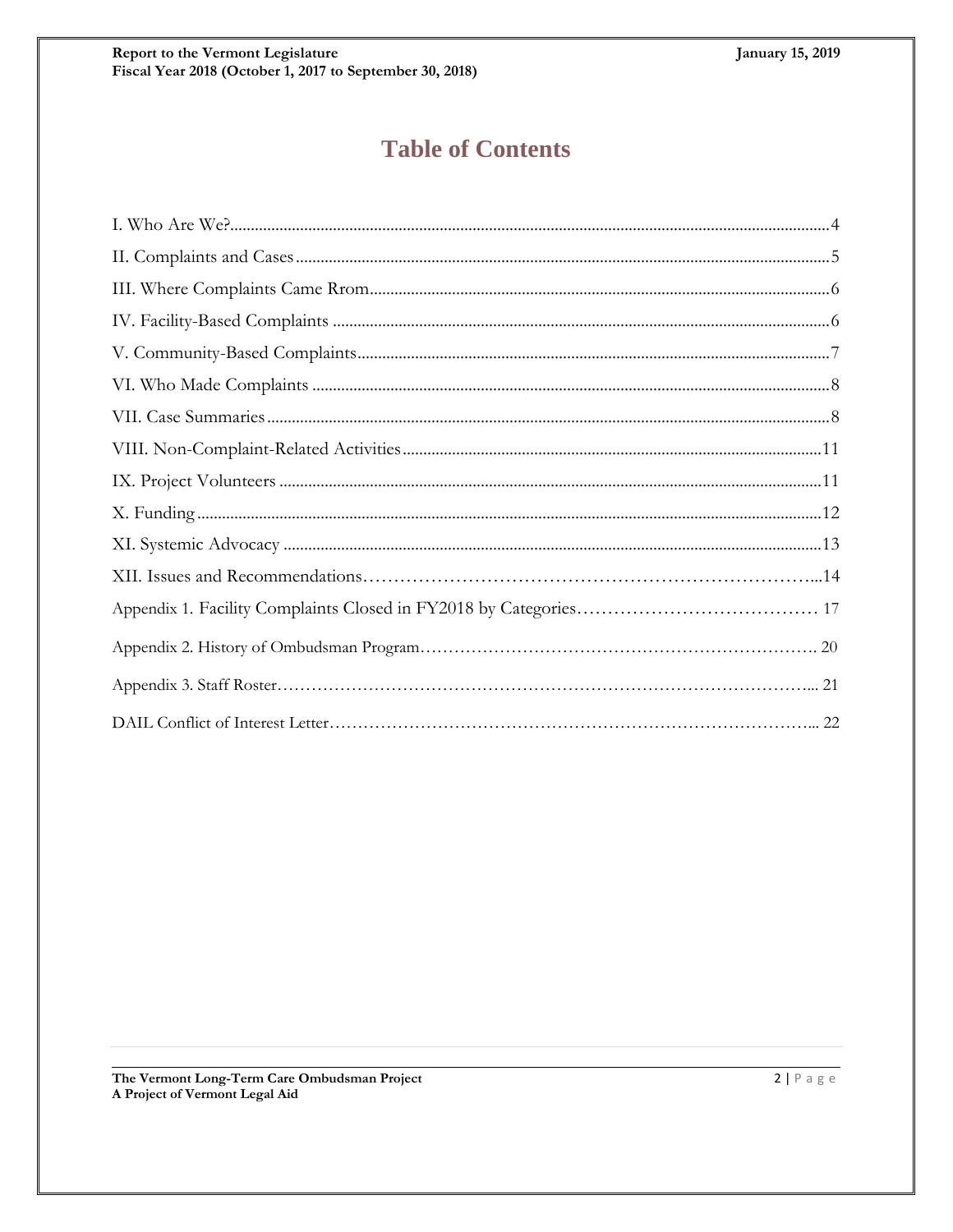# **Reporting Requirement to Vermont Legislature and Governor**

The Office of the State Long-Term Care Ombudsman (Office) is to report to the General Assembly and Governor on or before January 15<sup>th</sup> of each year. The reporting requirement is required by 33 V.S.A. §7503. The Office is pleased to present this State Fiscal Year 2018 (SFY18) Legislative Report.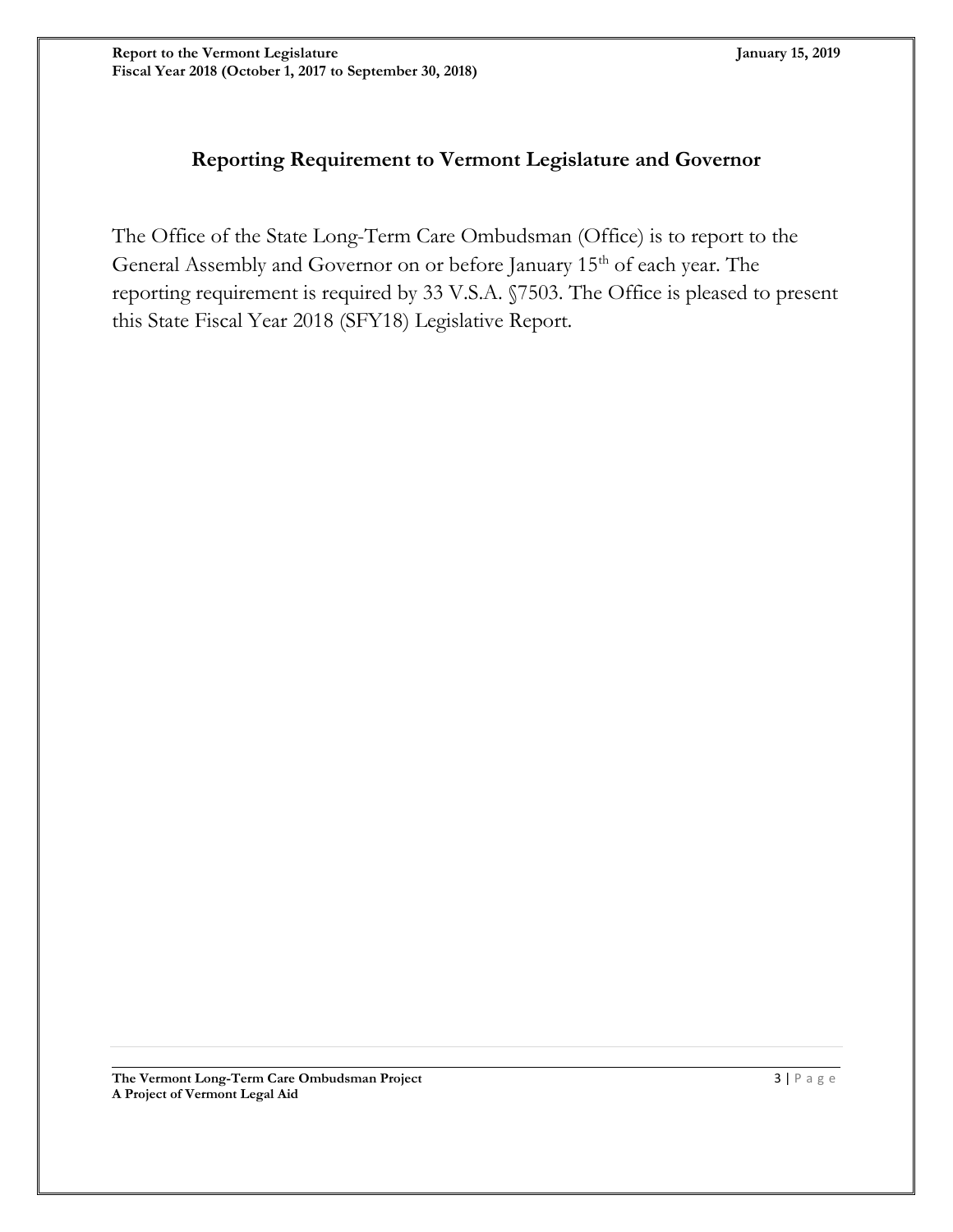# **The Vermont Long-Term Care Ombudsman Project**

# **I. Who Are We?**

Long-term care (LTC) ombudsmen are advocates for: (1) Vermonters who are receiving long-term care services and supports in facilities; and (2) persons receiving Choices for Care (CFC) in the community. LTC ombudsmen are trained to resolve problems. When given permission to do so, LTC ombudsmen can help individuals receiving long-term care services and supports in facilities and CFC in the community with complaints they may have about their care and services.

#### **A. The role of the Vermont LTC Ombudsman Project:**

- $\checkmark$  Promote the rights of people receiving long-term care services in Vermont
- $\checkmark$  Advocate for changes that lead to better care & better quality of life

#### **B. The Vermont LTC Ombudsman Project works with people who receive long-term care services in:**

- $\checkmark$  Nursing homes
- $\checkmark$  Residential care homes
- $\checkmark$  Assisted living residences
- $\checkmark$  Adult family homes
- $\checkmark$  The community through CFC

# **C. What does the Vermont LTC Ombudsman Project do?**

- $\checkmark$  Investigate problems and concerns about long-term care services
- $\checkmark$  Help people make their own decisions about their long-term care and services
- $\checkmark$  Help people on CFC access long-term services in the community
- $\checkmark$  Visit LTC facilities regularly to talk with residents and monitor conditions
- $\checkmark$  Educate facility staff and other providers about the rights and concerns of people receiving long-term care services
- $\checkmark$  Identify problem areas in the long-term care system and advocate for change
- $\checkmark$  Provide information to the public about long-term care services and options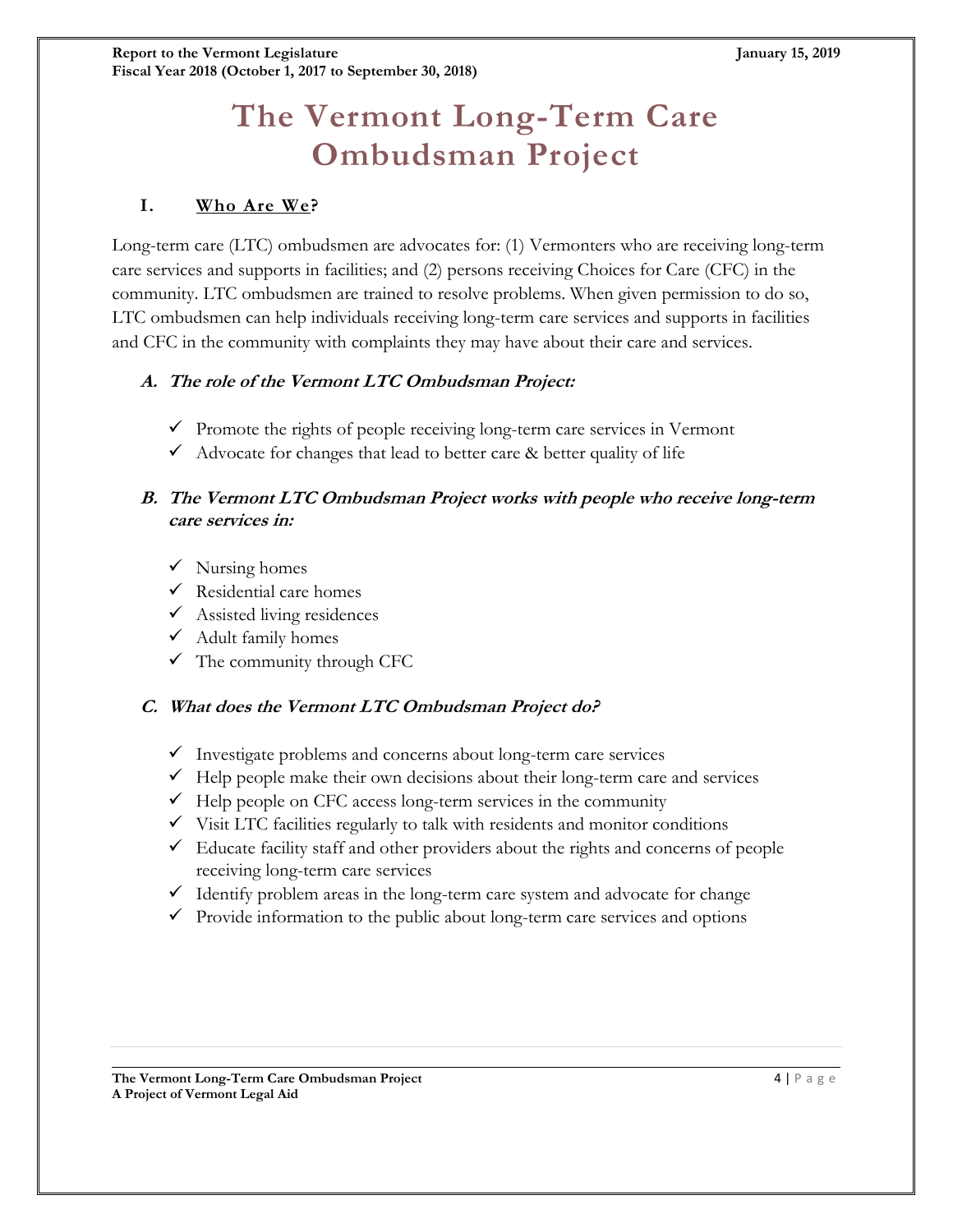# **D. The Vermont LTC Ombudsman Project is an independent voice.**

- $\checkmark$  Each year the Commissioner of the Department of Aging and Independent Living (DAIL) must certify that the Vermont Long-Term Care Ombudsman Project carries out its duties free of any conflicts of interest. (See DAIL Conflict of Interest letter.)
- The organizational structure of the Vermont Long-Term Care Ombudsman Project enhances its ability to operate free of any conflicts of interest. (The project is housed within Vermont Legal Aid and all ombudsmen are employees of Vermont Legal Aid.)
- $\checkmark$  No ombudsman or member of their immediate family is involved in the licensing or certification of long-term care facilities or providers.
- $\checkmark$  LTC ombudsman do not work for or participate in the management of any facility.
- During FY2018, the Vermont Long-Term Care Ombudsman Project (LTC Ombudsmen Project) staff consisted of the State Long-Term Care Ombudsman, 5 full-time local ombudsmen, 1 part-time local ombudsman, and 11 certified volunteer ombudsmen.

#### **II. Complaints and Cases**

- For FY2018, the LTC Ombudsmen Project **opened**:
	- o **538** complaint investigations; and
	- o **362** cases (300 facility-based; 60 community-based, and 2 in hospitals)
- For FY2018, the LTC Ombudsmen Project **closed**:
	- o **372** cases (316 facility-based; 54 community-based; and 2 cases in hospitals or other settings)
- <span id="page-4-0"></span> **87.4%** of closed cases, during FY2018, were fully or partially resolved to the satisfaction of the individuals receiving services.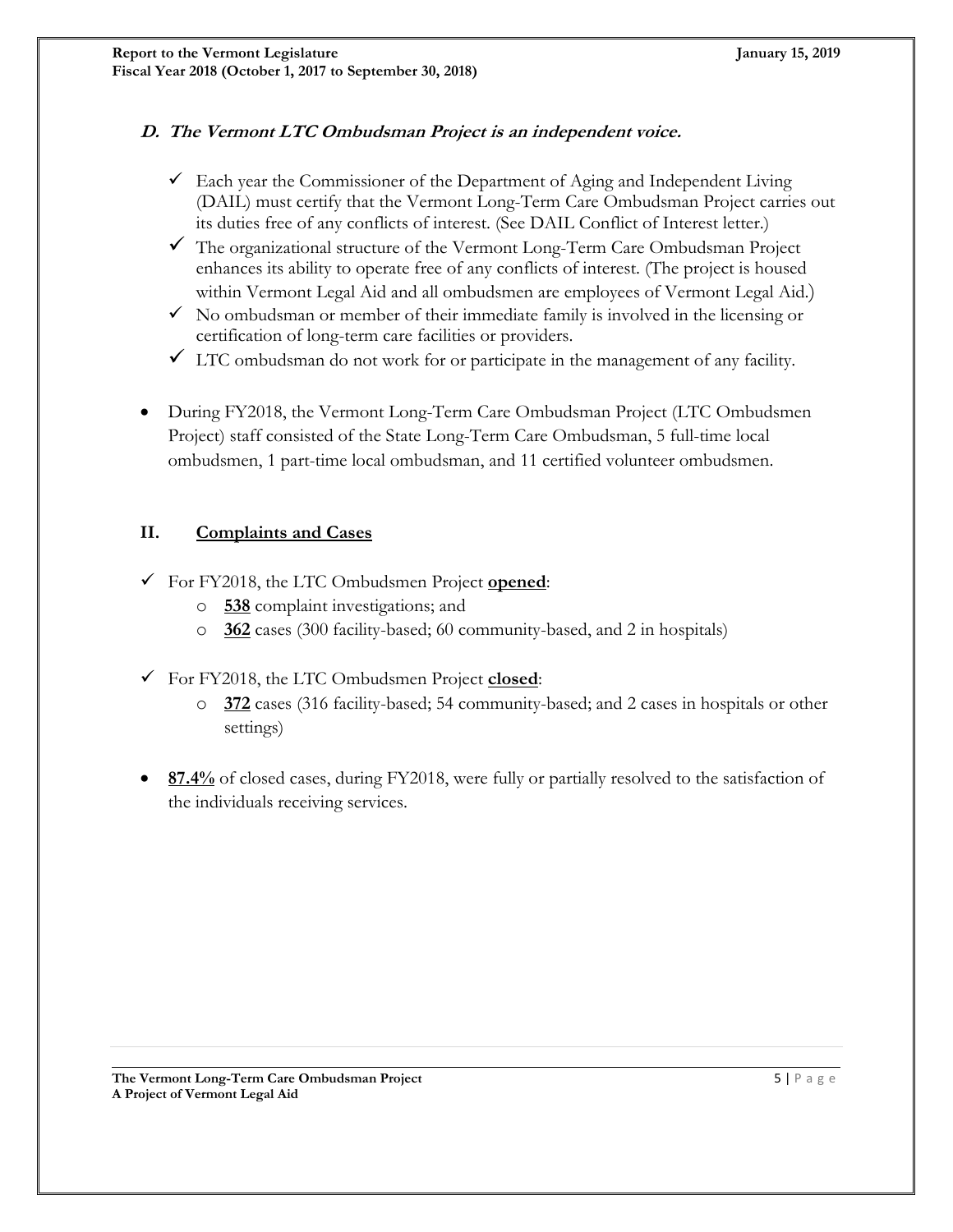# **III. Where Did Complaints Come From?**

Vermonters receive long-term care services and supports in a variety of settings. No matter where long-term care services and supports are received, the objectives are the same. Vermonters receiving long-term care services and supports must *be treated with respect and dignity, and receive quality care, which is centered on the needs and preferences of the individual receiving long-term care services*.

- $\checkmark$  In FY2018, the percentage of closed cases (for the LTC Ombudsmen Project) for each setting broke down as follows:
	- o Nursing homes: **58.7%**
	- o Residential care homes and assisted living residences: **29.9%**
	- o Community-based: **10.6%**

# **IV. Facility-Based Complaints**

Every year, a significant portion of the complaint investigations closed by the LTC Ombudsman Project involves residents' rights, resident care, and quality of life. For FY2018, the percentage of closed complaints involving **residents' rights, resident care, and quality of life** broke down as follows:

#### **Nursing homes**

- o Resident Rights: **46.6%**
- o Care: **27.0%**
- o Quality of Life: **16.6%**

#### **Residential care homes/Assisted living residences**

- o Resident Rights: **66.9%**
- o Care: **12.0%**
- o Quality of Life: **12.0%**
- In total, **53.4%** of complaints closed in FY2018 for residents of long-term care facilities concerned **resident rights**.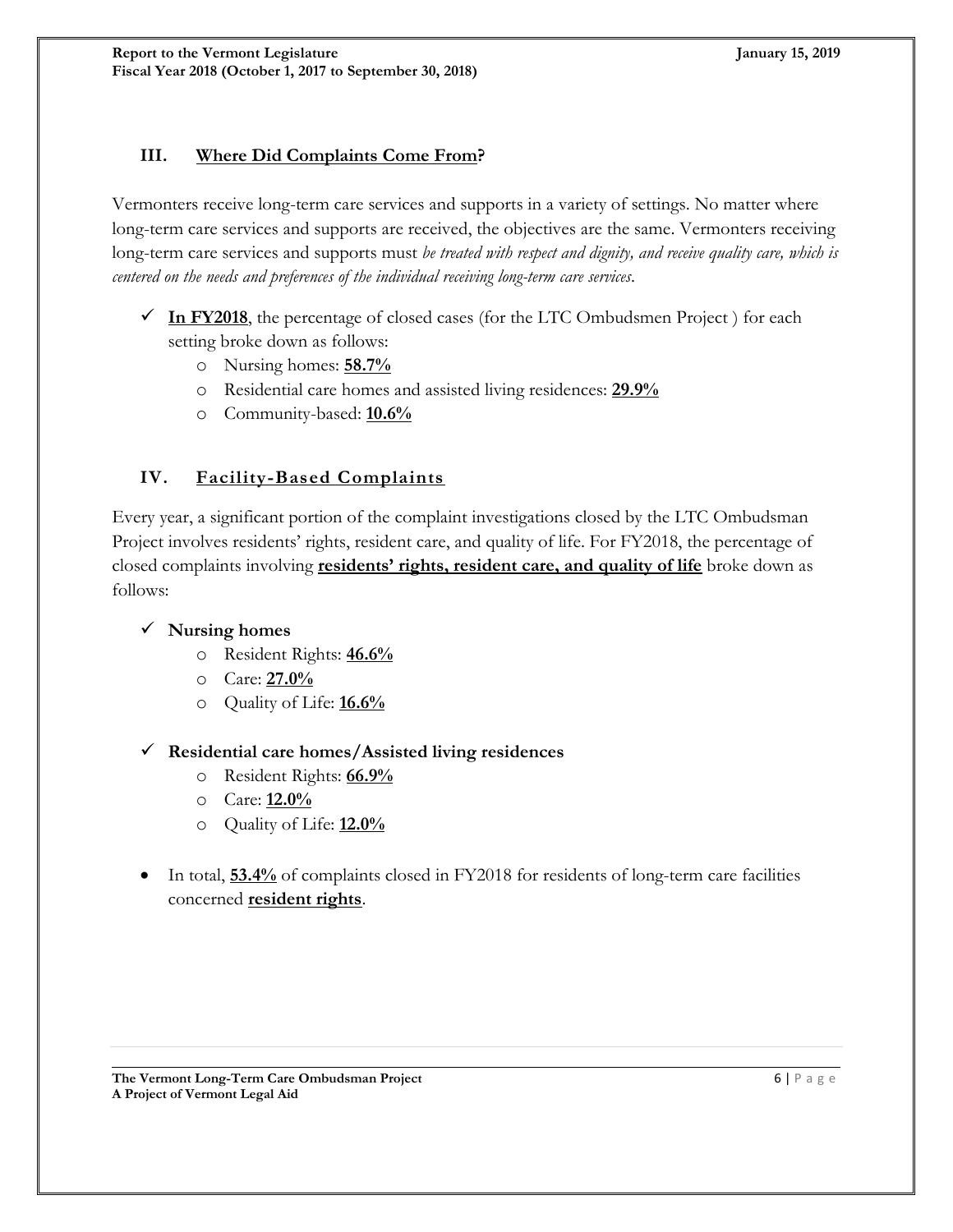# **V. Community-Based Complaints**

- $\checkmark$  In FY2018, community based complaints constituted  $\underline{10.6\%}$  of all closed complaints.
- $\checkmark$  In FY2018, ombudsmen:
	- o Investigated **65** community based complaints; and
	- o Opened **60** cases
- **Home health agencies** provide the majority of the personal care, homemaker and case management services that people receive through CFC.
	- o Thirty-three **(50.7%)** of the community-based complaints received in FY2018 were complaints against home health agencies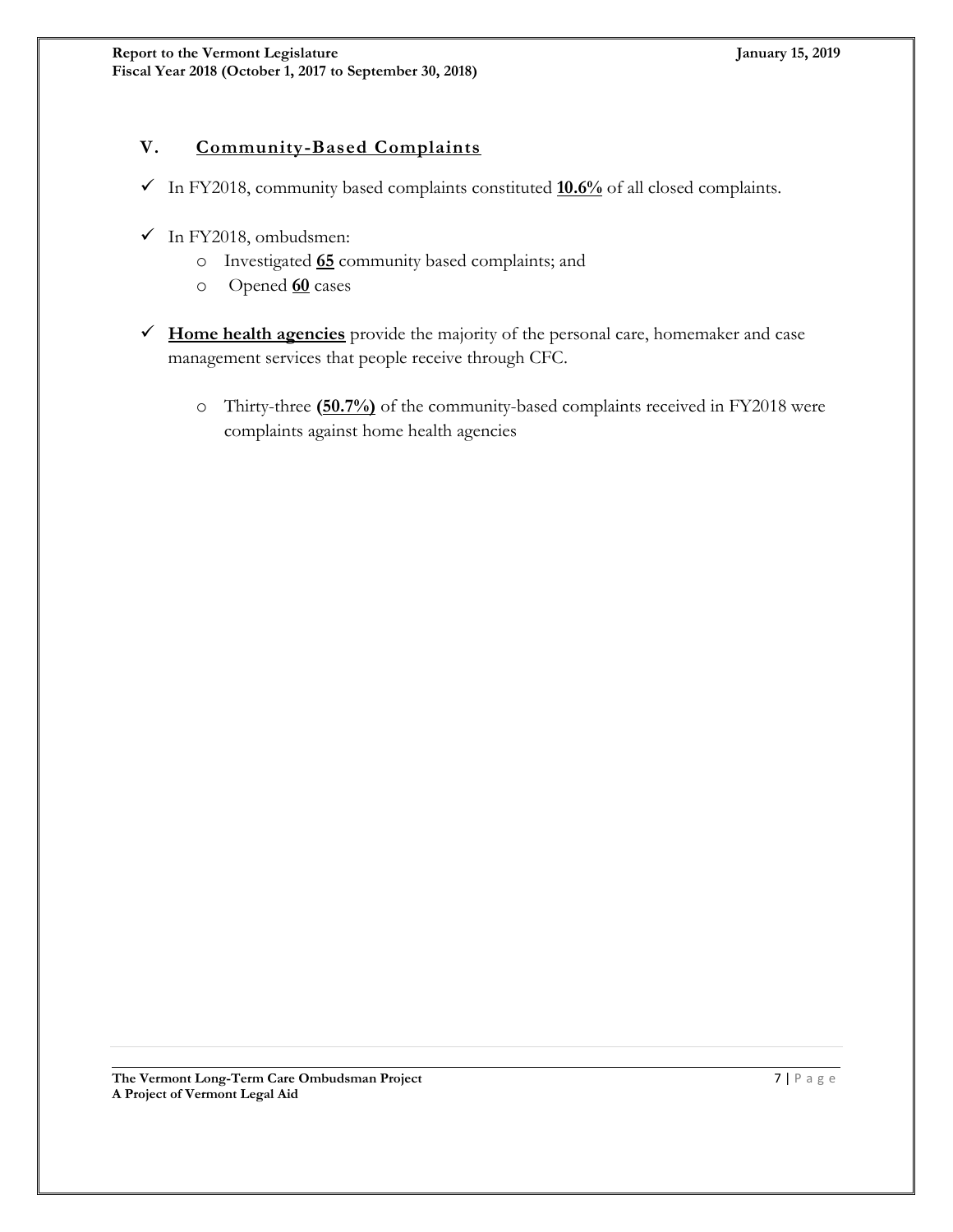#### **VI. Who Made Complaints?**

The chart below shows who made the complaints across settings for cases that were opened in FY2018.

| Who made complaints in FY2018?                                        |                        |                                        |                      |                |  |
|-----------------------------------------------------------------------|------------------------|----------------------------------------|----------------------|----------------|--|
|                                                                       | <b>Nursing</b><br>Home | Residential<br>Care/Assisted<br>Living | Community<br>Setting | Hospital/Other |  |
| Resident                                                              | 177                    | 99                                     | 46                   | $\Omega$       |  |
| Relative/friend of resident                                           | 83                     | 26                                     | 8                    | $\mathfrak{D}$ |  |
| Non-relative guardian, legal<br>representative                        | $\Omega$               | $\overline{2}$                         | 0                    | $\Omega$       |  |
| Caregiver - non-relative/family                                       | $\overline{4}$         | $\overline{2}$                         | $\overline{2}$       | $\Omega$       |  |
| Ombudsman/ombudsman<br>volunteer                                      | 23                     | 11                                     |                      | $\theta$       |  |
| Facility administrator/staff or<br>former staff                       | 15                     | 5                                      | 0                    | $\theta$       |  |
| Other medical: physician/staff                                        | $\Omega$               | 0                                      | 0                    | $\Omega$       |  |
| Representative of other health or<br>social service agency or program | 10                     |                                        |                      | $\Omega$       |  |
| Unknown/anonymous                                                     | 5                      | $\overline{4}$                         | $\Omega$             | $\overline{2}$ |  |
| Other                                                                 | 2                      | $\Omega$                               |                      | $\Omega$       |  |
| Total                                                                 | 319                    | 150                                    | 65                   | 4              |  |

 $\checkmark$  Most complaints are made by the individuals receiving services or their friends or relatives.

 $\checkmark$  No matter who makes the complaint, the LTC Ombudsman Project tries to resolve the problem to the satisfaction of the person receiving long-term services and supports.

#### **VII. Case Summaries**

Below are case summaries for some of the home and community-based service (HCBS) complaints investigated and resolved by LTC ombudsmen during FY2018.

 Two HCBS CFC participants were issued discharge notices by their home health agency (HHA). The participants were being discharged from home health services due to a billing issue between the HHA and the State. An ombudsman informed both the HHA and the State that the discharge notices had to be withdrawn. The individuals in need of LTC services had done nothing wrong. The ombudsman worked with the HHA and the State to try to understand what was causing the billing issue. It was discovered that certain "provider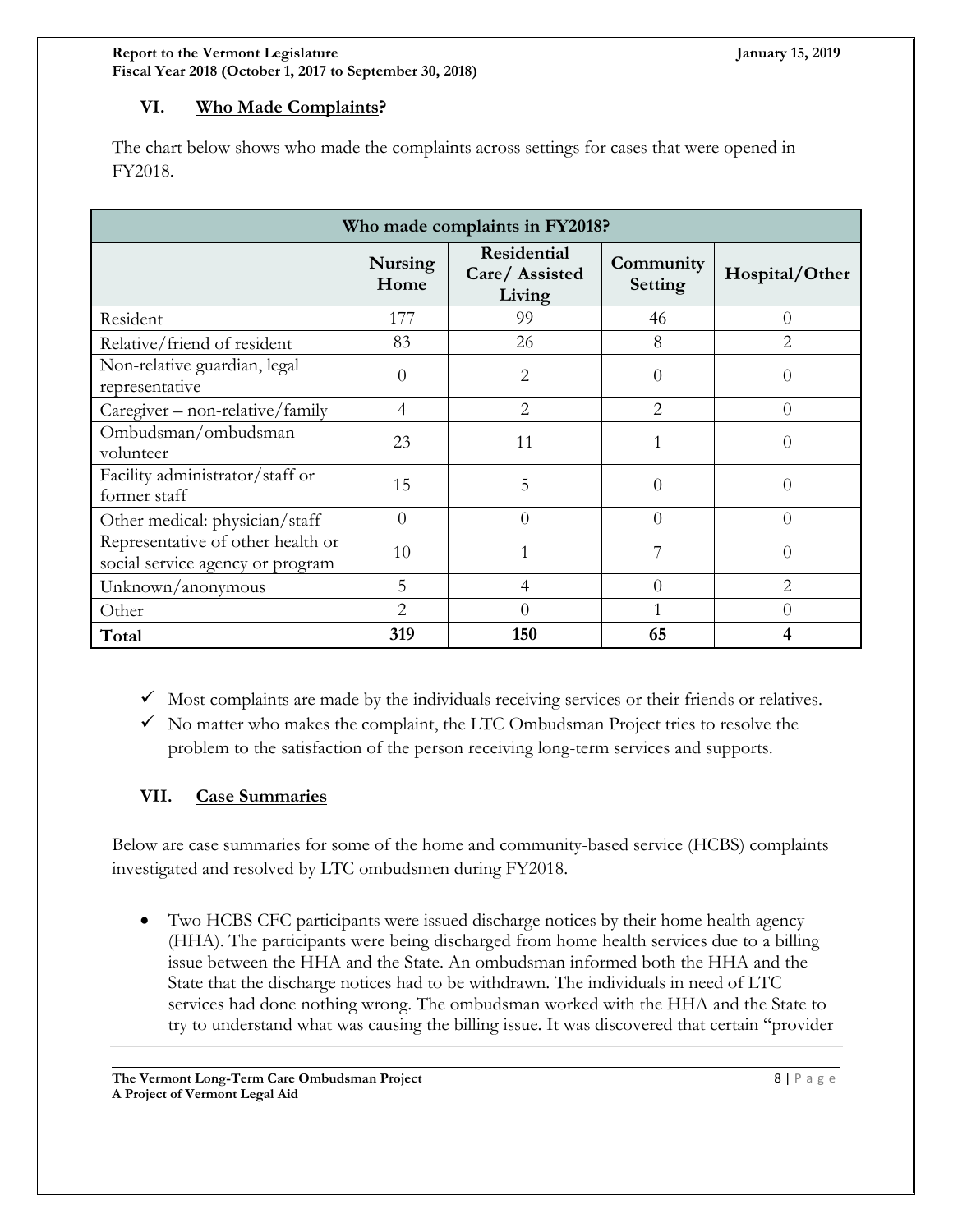#### **(Case summaries continued)**

numbers" in the system had not been updated. After the system was updated, the internal billing issue was resolved and the discharge notices were withdrawn.

- An HCBS CFC participant requested ombudsman assistance on behalf of other residents residing at a Group Directed Attendant Care Home (Home). The participant was concerned about low staff levels, believing that low staff levels could result in some residents not getting their care. The ombudsman asked that the HHA LTC manager work to resolve the low staffing issues and provide residents with assurances that their needs would be met in a timely manner, per the residents' preferences.
- An HCBS CFC participant who must use a special pressure-relieving air mattress contacted an ombudsman because he was experiencing skin issues due to ill-fitting mattress covers. The participant tried to resolve the problem with the medical supplier, but was unsuccessful. The ombudsman spoke with a representative from the medical supplier about the participant's concerns. Afterwards, the medical supplier provided a new air mattress and cover to the participant. The participant used the new mattress and cover for two weeks and reported no problems with either product.
- An HCBS CFC participant contacted an ombudsman because an HHA was not fulfilling all the scheduled hours of service. The HHA responded by providing all the participant's service hours, along with a PCA that was satisfactory to the participant.
- An HCBS CFC participant reported to an ombudsman that an HHA was unable to provide staff to transfer the participant from her wheelchair back to bed in the late afternoons. The ombudsman spoke with the HHA's LTC Director, explaining the HHA's responsibility to: (1) ensure that services and staff are available to meet the needs of those who have been accepted for services within the HHA's designated geographic area; and (2) provide (or arrange for) all designated services to all eligible participants. The HHA responded to the ombudsman by sending (to the participant's home) staff seven days a week, two times a day.
- An HCBS CFC participant reported to an ombudsman that he had been told by his HHA aide that he should call the agency to request a "fill-in aide" for two weeks, as the aide would not be available. Despite the participant calling the HHA in advance, he received a call from the HHA (on the day before the shift was to start) telling him that the VNA did not have staff for him. The ombudsman talked with staff at the HHA. The ombudsman insisted that staff coverage be provided to the participant for the time in question. The HHA found staff coverage for the participant.
- An HCBS CFC participant reported to an ombudsman that a licensed nursing assistant (LNA) working with him was unsure of skin care treatments and his physical therapist (PT)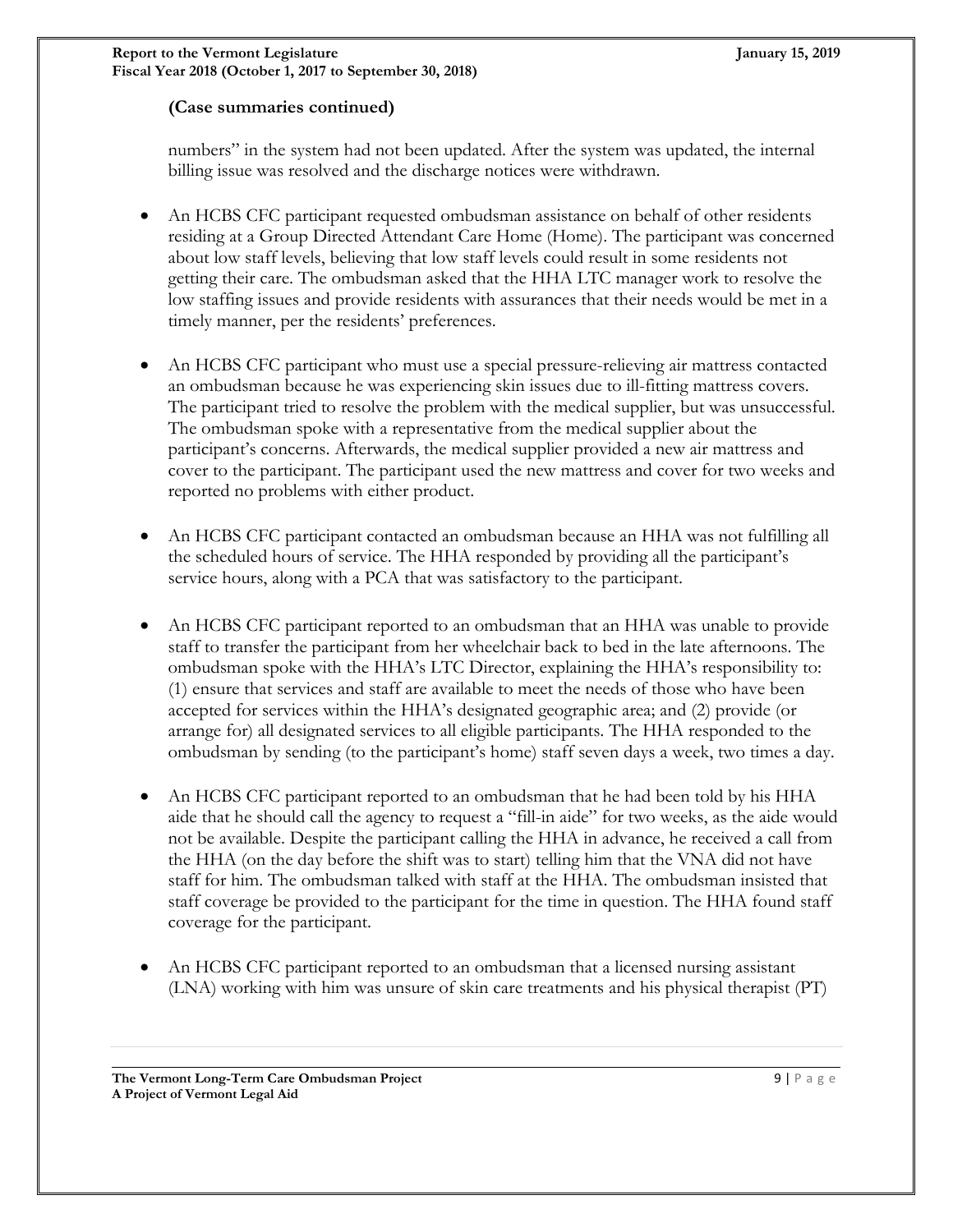#### **(Case summaries continued)**

did not adequately train the participant's family members on a restorative range of motion (ROM) program. The ombudsman contacted supervisory staff at the HHA about the participant's concerns. In response, the LNA was removed from the care team and replaced with new LNAs; all LNA shifts for the participant were covered; and the PT returned to retrain the participant's family.

- An HCBS CFC participant told an ombudsman she was not able to get out of bed on weekends because staff was not showing up, and if staff did come, they lacked training. The participant indicated that she had a wound on her buttock, and that her wound healed during the week but then got worse over the weekends due to lack of transfers. The ombudsman met with the case manager and home health staff. Afterwards, the participant reported that staffing and care had improved.
- An HCBS CFC participant reported to an ombudsman that a supplier of durable medical equipment was making repairs on the participant's wheelchair. The participant made multiple calls to the company to get an update on the status of the repairs, but never received a callback. The ombudsman contacted the supplier and was later able to facilitate a phone call between the participant and the owner of the company. The owner apologized to the participant for the delay in repairs. In addition, the supplier pledged to provide a loaner chair for the participant until the repairs to her chair were completed. The repairs were completed.
- <span id="page-9-0"></span> An ombudsman was informed (by an Area Agency on Aging case manager) that an HCBS CFC participant was being refused admission to a nursing home because the facility did not want to provide translation services. The ombudsman learned that the participant was able to communicate with HHA without translators. In addition, an HHA staff member was willing to help with getting the participant admitted to a nursing home by teaching staff from the nursing home how she had been communicating with the participant. The nursing home administrator agreed to look at the participant's application again and afterwards the participant was put on the nursing home's wait list. Later, it was arranged for the participant to meet with a potential roommate. After the meeting, the participant was invited to move to nursing home. The participant is doing well at the nursing home.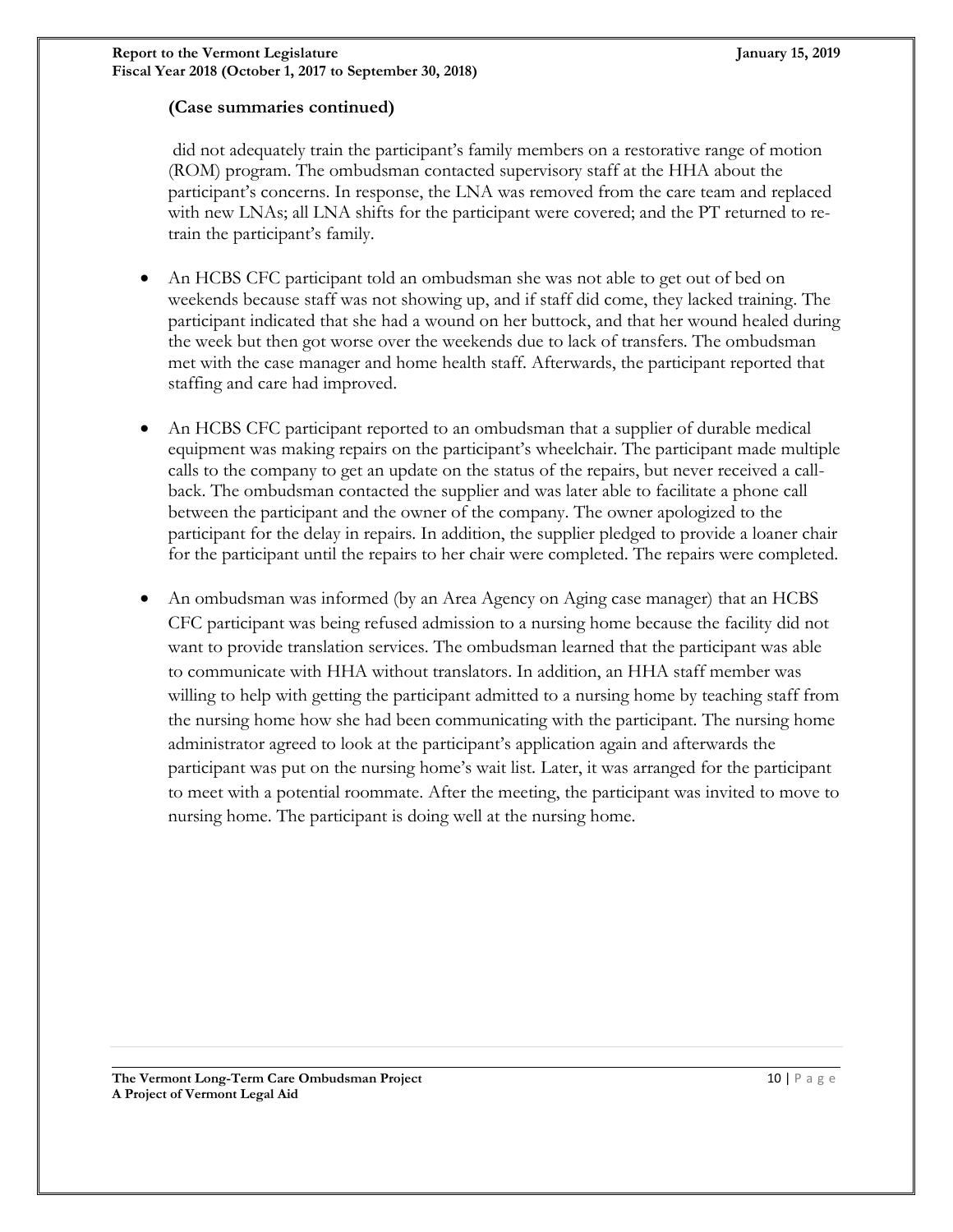# **VIII. Non-Complaint-Related Activities**

While an ombudsman's primary duty is to investigate complaints made by or on behalf of individual's receiving long-term care services in facilities or in the community, they **also**:

- $\checkmark$  Give family members guidance about how to approach facilities and home health providers with their concerns
- $\checkmark$  Support resident and family councils by helping them work with nursing and residential care homes to address facility-wide problems
- $\checkmark$  Educate facility and home health staff on the role of the Ombudsmen and residents' rights
- $\checkmark$  Perform general visits at facility
- $\checkmark$  Assist residents with advance directives

Below is a summary of the activities performed by the ombudsmen during FY2018:

| <b>Activities in FY2018</b>            |                            |  |  |
|----------------------------------------|----------------------------|--|--|
| <b>Activities</b>                      | <b>Number of Instances</b> |  |  |
| Consultations to Individuals           | 773                        |  |  |
| Consultations to Facilities/Agencies   | 289                        |  |  |
| <b>Assist with Advance Directives</b>  | 57                         |  |  |
| Work with Resident and Family Councils | 40                         |  |  |
| Community Education                    | 10                         |  |  |
| Non-Complaint-Related Facility Visits  | 1083                       |  |  |
| Total                                  | 2252                       |  |  |

# <span id="page-10-0"></span>**IX. Project Volunteers**

The LTC Ombudsman Project relies on volunteers to help us with all of our responsibilities and duties. **Volunteers contributed close to 1,135 hours in FY 2018**. Volunteers enable the project to maintain a regular presence in Vermont's 170 long-term care facilities. Volunteers do the work of ombudsmen - such as responding to individual complaints, attending resident council meetings, and monitoring conditions in long-term care facilities. Before becoming a volunteer with the LTC Ombudsman Project, an individual must complete a comprehensive training program. The training program for project volunteers includes 20 hours of classroom training and independent study. After the classroom training, a prospective volunteer shadows a local ombudsman for 30 hours of facility-based training. If a trainee satisfactorily completes both the classroom and facility-based parts of the training, a local ombudsman may recommend designation and certification.

**Thank you Volunteers!**

*Laurie Boerma Jean Cass Ann Crider Paula DiCrosta Jane Dwinell Lucy Ferrada Howard Fisher Don Place Michelle Rutman Nancee Schaffner Mohammed Shaikh*

<span id="page-10-1"></span>**The Vermont Long-Term Care Ombudsman Project** 11 | P a g e **A Project of Vermont Legal Aid**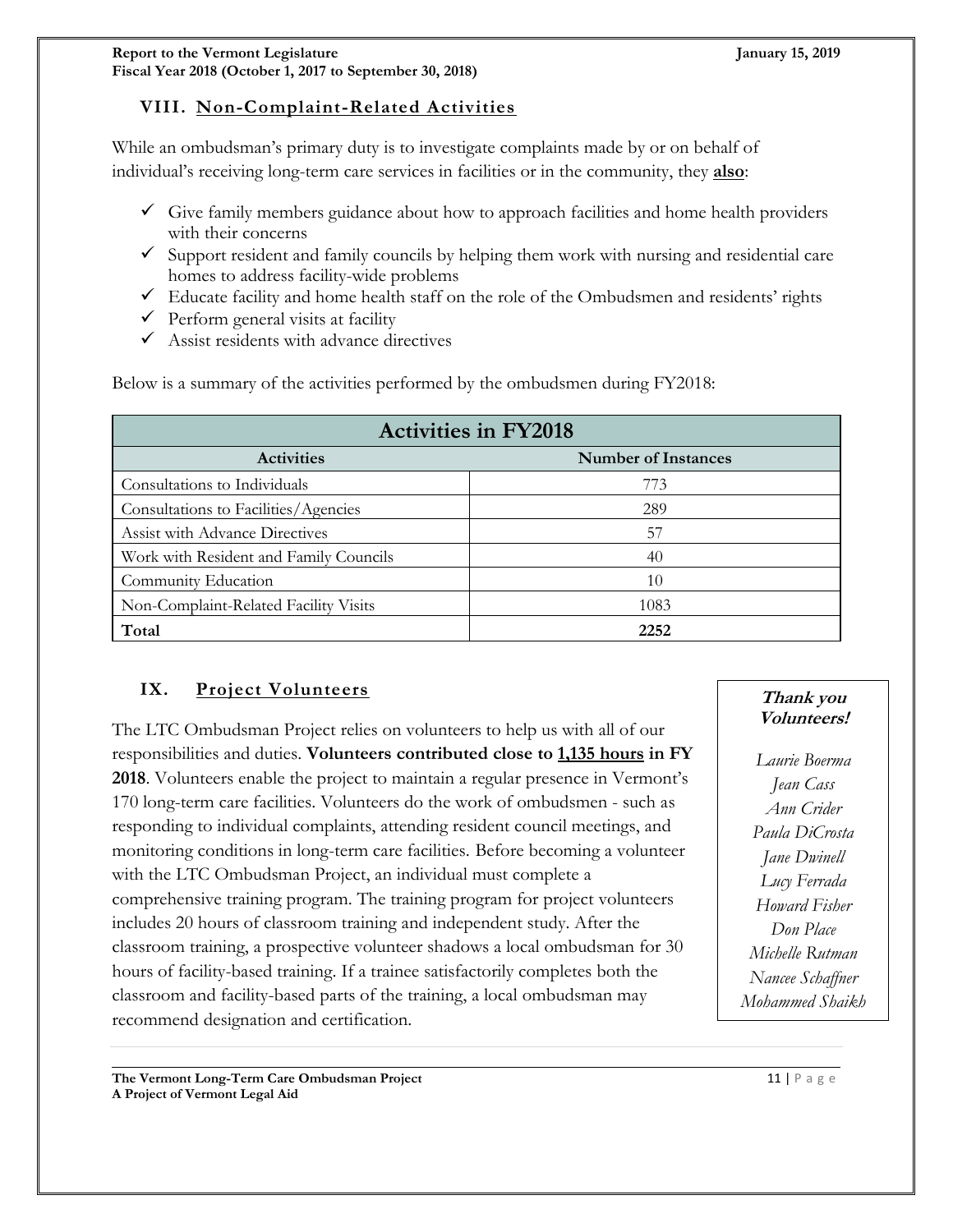# **X. Funding**

In FY2018, the LTC Ombudsman Project was level funded again. The project received \$702,501 from DAIL to provide ombudsmen services in Vermont. Funding breaks down as follows:

| \$79,072  | OAA Title VII, chapter II                      |
|-----------|------------------------------------------------|
| \$223,614 | OAA Title IIIB                                 |
| \$311,471 | Medical Assistance Program (Global Commitment) |
| \$88,344  | <b>State General Funds</b>                     |
|           |                                                |

<span id="page-11-0"></span>**\$702,501 Total**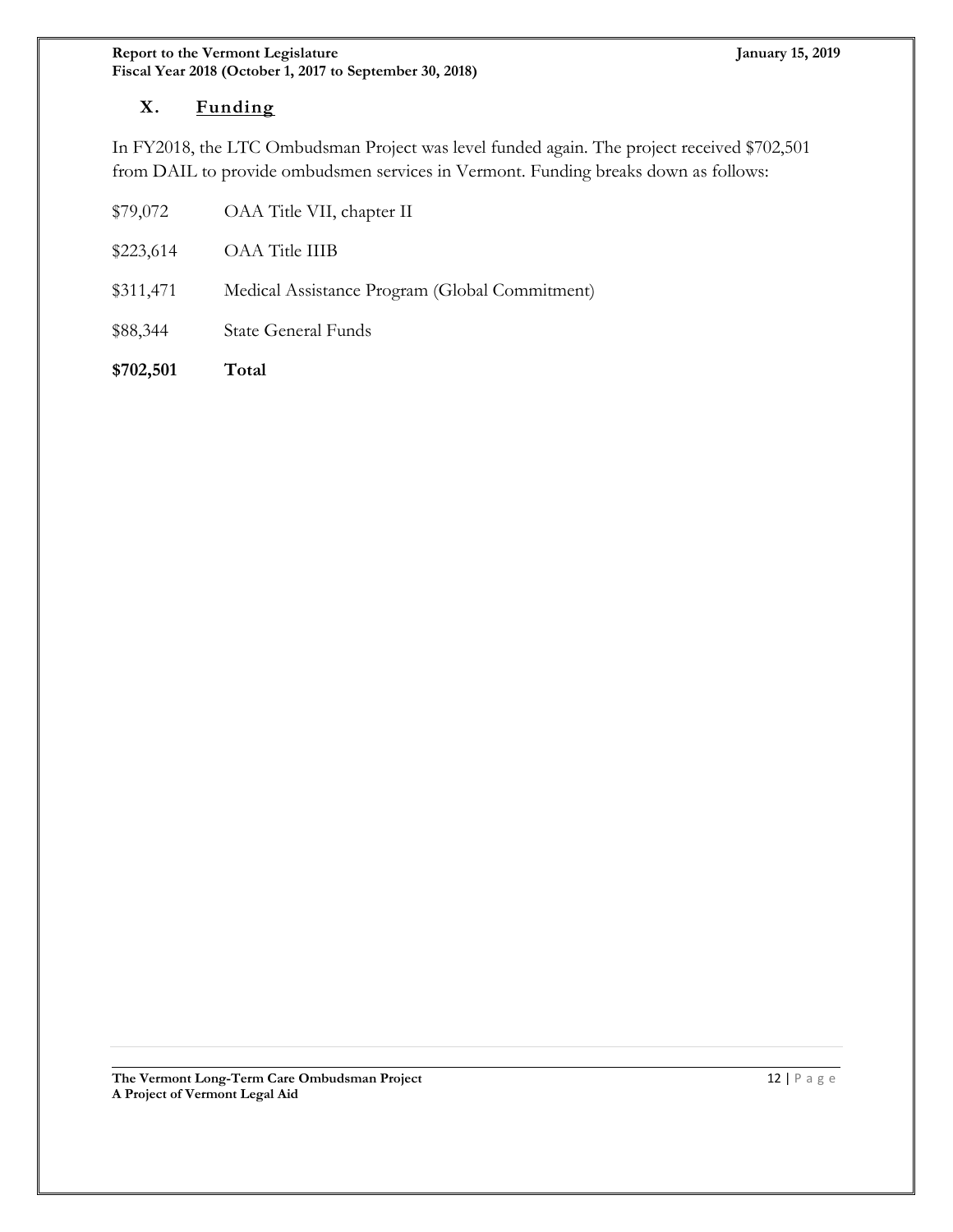#### **XI. Systemic Advocacy**

The Office of the State LTC Ombudsman is required under state and federal law to address systemic problems that impact the quality of care and quality of life of individuals receiving longterm care in Vermont.

The Office uses information gained during complaint investigations, general visits, and consultations with residents, family members, and providers to help guide our systemic advocacy.

Representatives of the Office serve on numerous workgroups, committees, and task forces related to long-term care services and supports in Vermont. In FY2018, representatives of the Office served on the:

- Nursing Home Oversight Workgroup (Act 125)
- Older Vermonters Act Work Group (Act 172)
- Consumer Voice Leadership Council
- Vermont Vulnerable Adult Fatality Review Team
- <span id="page-12-0"></span>Vermont Legal Aid Individual Rights Task Force

On the federal level, the LTC Ombudsman Project worked with other state ombudsman programs (through our affiliation with NASOP – the National Association of State Ombudsman Programs) on numerous fronts, including advocating that the reauthorization of the Older Americans Act strengthen and protect State Long-Term Care Ombudsman Programs by:

- Providing a separate authorization for \$20 million to fund ombudsman services provided to assisted living facility residents;
- Updating the minimum funding provisions for FY2019 to ensure that funding for State Long-Term Care Ombudsman Programs is not cut during state budget crises; and
- Increasing the current Title VII State Long-Term Care Ombudsman Program authorized funding level to \$35 million.

In addition, the LTC Ombudsman Project is participating in planning by NASOP's policy committee to counter efforts initiated by the Centers on Medicare and Medicaid (CMS) to "reduce provider burden" (i.e., roll-back federal regulations for long-term care facilities).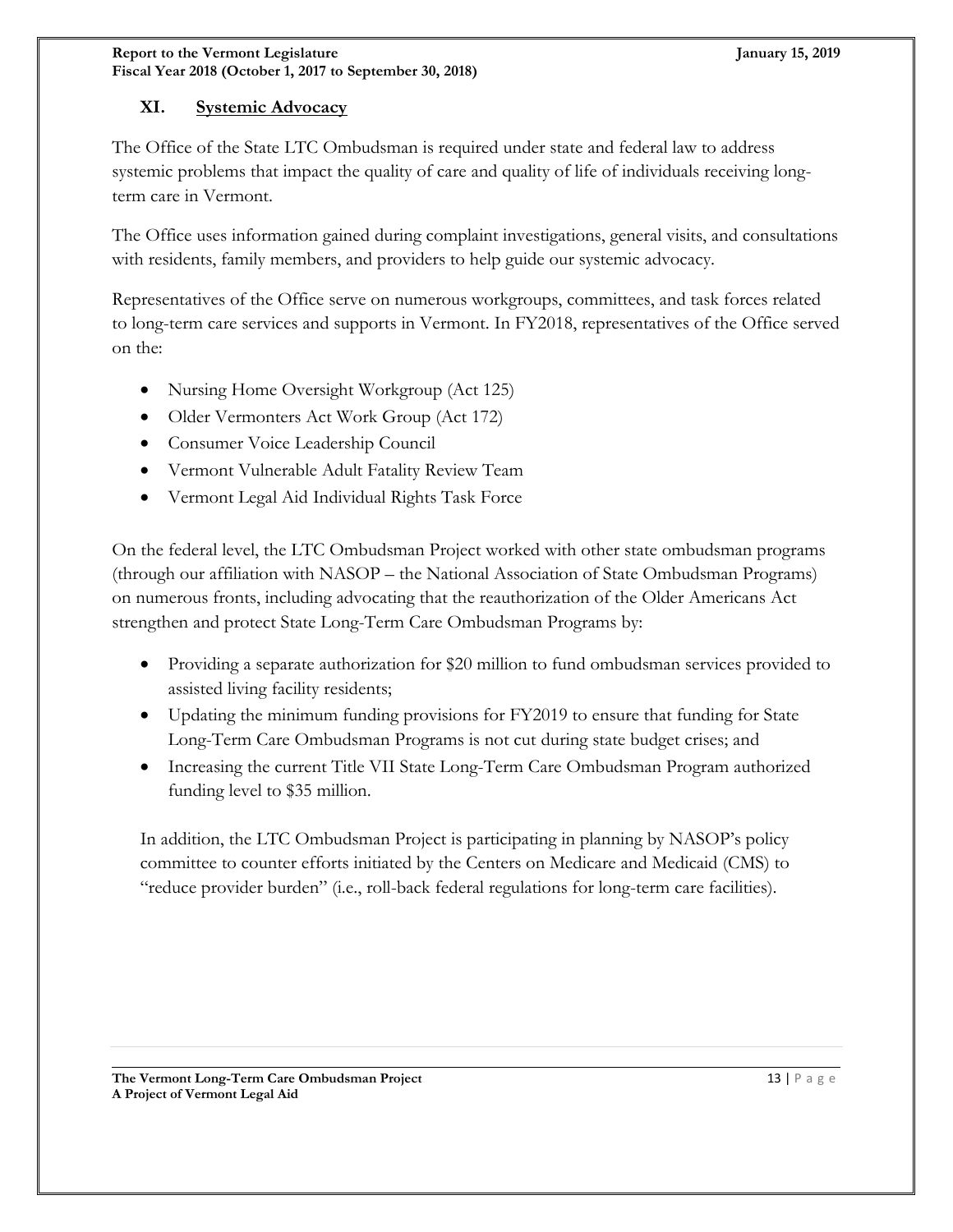#### **XII. Issues and Recommendations**

Listed below are the priority issues identified by the LTC Ombudsman Project, along with our recommendations for the state legislature:

#### **1. Staffing levels at long-term care facilities and for home health agencies**

The lack of adequate staffing in long-term care facilities, as well as the insufficient number of appropriately-trained workers available to meet the needs of clients living at home under the CFC program, continues to be the biggest problem facing Vermonters receiving long-term care services and supports.

#### **Recommendations**

- $\checkmark$  Seek a commitment from both the State and the administrators of long-term care facilities and home health agencies to better align staff compensation and training with the responsibilities and importance of the work being done for those in need of long-term care services and supports.
- $\checkmark$  Ensure that the State report publically on their findings from a recent initiative from the CMS on staffing. The initiative requires: (1) states to target facilities with low weekend staffing for weekend surveys; and (2) state surveyors to investigate (for facilities having reported days with no registered nurse on site) facility compliance with the federal requirement for a facility to provide the services of a registered nurse eight hours a day, seven days a week. The facilities to be investigated will be identified through CMS's review of the new Payroll-Based Journal (PBJ) data.
- Request that the State report on efforts to ensure full compliance of the Affordable Care Act provision requiring staffing information for long-term care facilities to be collected through PBJ data.

# **2. Individuals who need long-term care often have limited access to mental health services**

The LTC Ombudsman Project continues to be concerned that individuals receiving long-term care services and supports do not get the mental health services that they need. The revised federal regulations for long-term care facilities recognized this problem. (*See 42 CFR § 483.40 - stating that nursing homes have a responsibility to provide necessary behavioral health care and services to residents.*)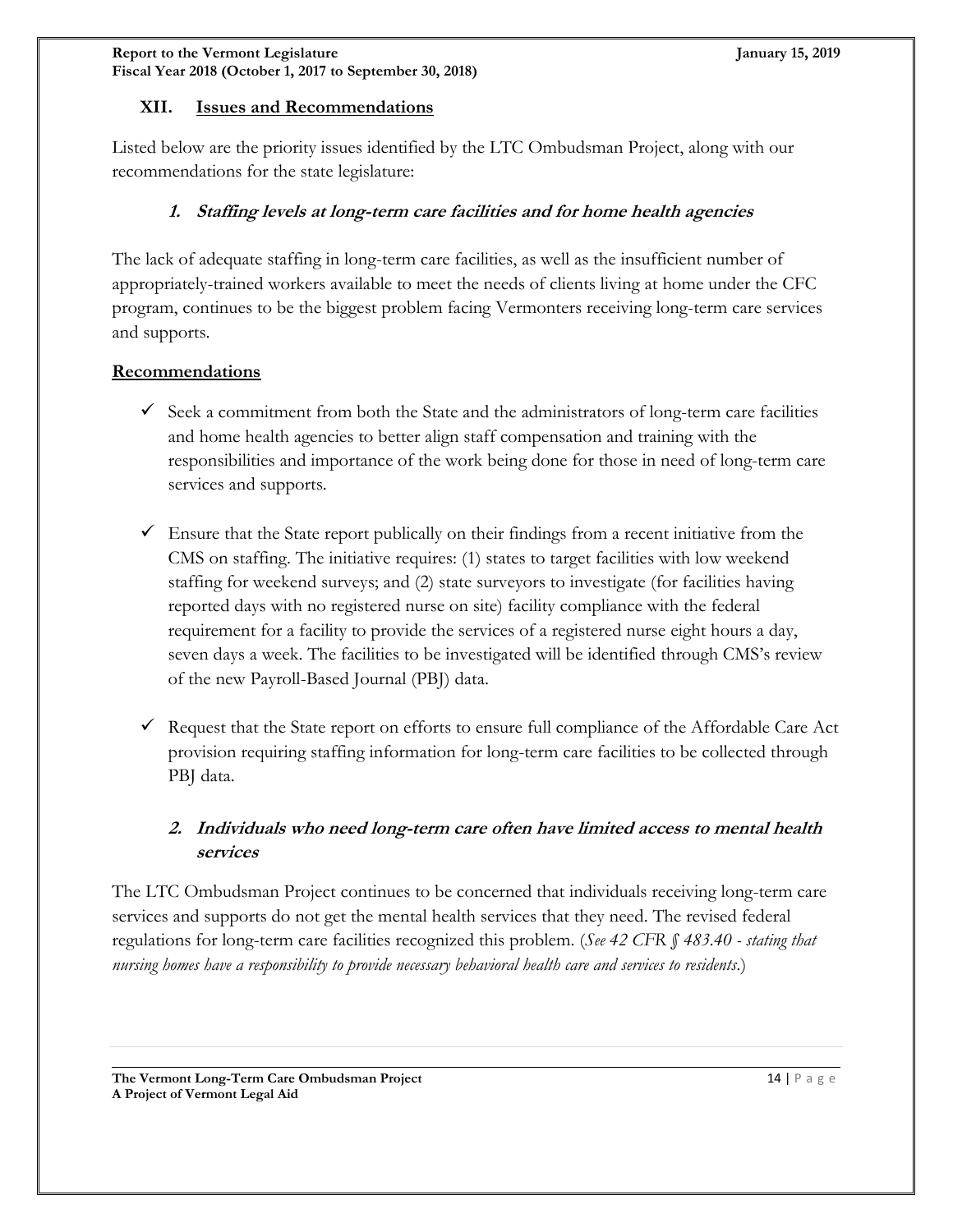#### **Recommendations**

- $\checkmark$  Convene a state commission to develop recommendations to address the fact that individuals receiving long-term care services and supports do not get the mental health services that they need.
- $\checkmark$  Ensure that the State reports on the degree of compliance, by Vermont nursing homes, with 42 CFR § 483.40.
- $\checkmark$  Support laws and regulations, like 42 CFR § 483.40, that address access to mental health services for all residents in need of such services who are residing in a long-term care facility in Vermont.

# **3. The lack of federal regulations for residential care homes and assisted living residences, coupled with weak state regulations for residential care homes and assisted living residences**

The lack of accountability of residential care homes and assisted living residences to residents has become alarming. Efforts must be initiated to ensure that residents of these facilities are treated with dignity and respect.

#### **Recommendations**

- $\checkmark$  Call for a state-wide effort to educate Vermonters about the role of residential care homes and assisted living residences in Vermont's system of long-term care services and supports.
- $\checkmark$  Initiate a discussion on how to ensure that there is greater accountability to residents by Vermont's residential care homes and assisted living residences.
- $\checkmark$  Examine ways to achieve greater regulatory oversight of residential care homes and assisted living residences by the state agencies charged with the responsibility of oversight of the facilities.

# **4. Continued industry pushback against current federal regulations governing longterm care facilities**

The current federal regulations for long-term care facilities were the culmination of years of work. CMS began consulting with stakeholders in 2012. There were multiple opportunities for groups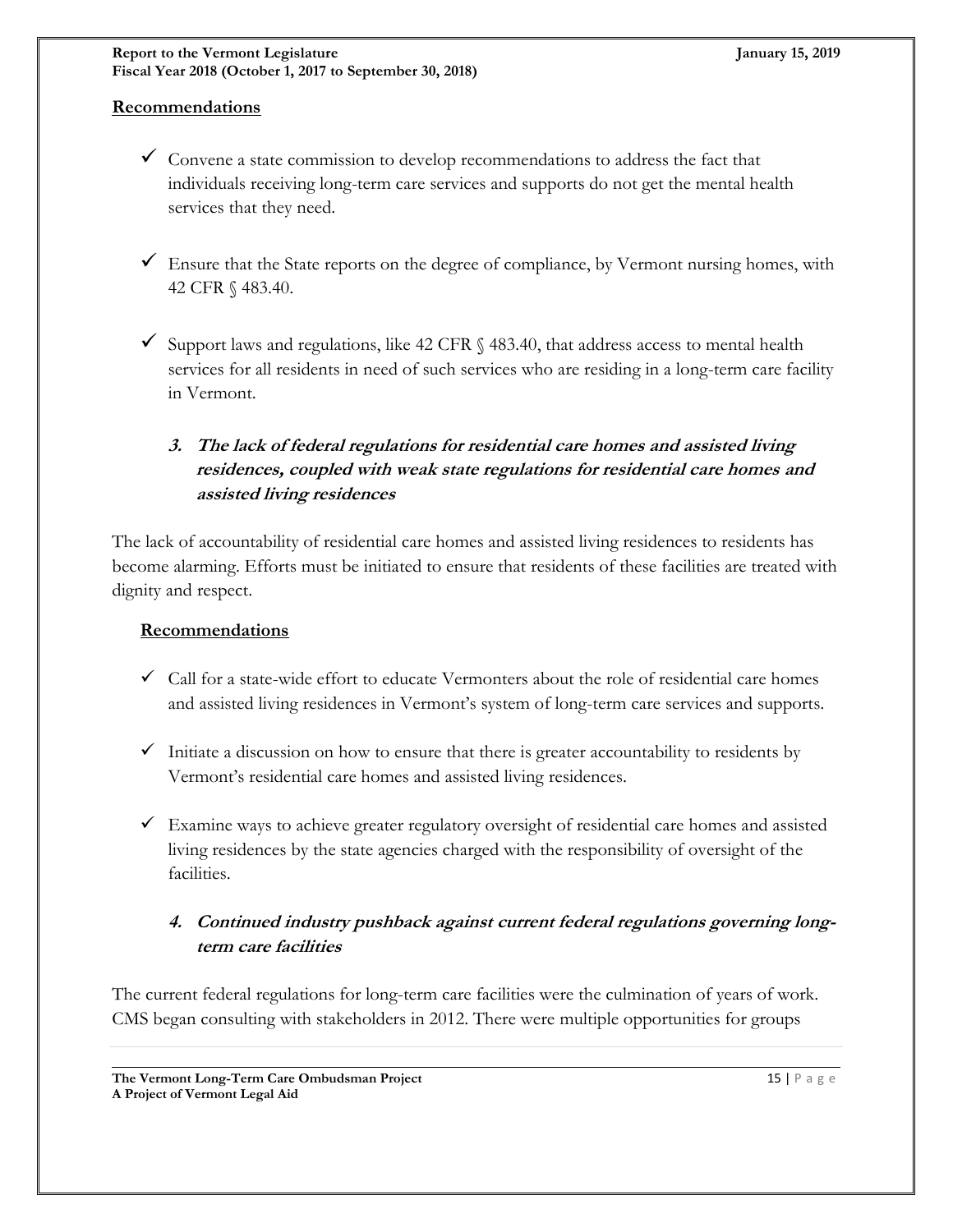#### **Report to the Vermont Legislature January 15, 2019 Fiscal Year 2018 (October 1, 2017 to September 30, 2018)**

representing a range of interests to express their perspective and concerns. When released, the regulations received nearly 10,000 comments. CMS considered each comment. Despite the rigorous review, there remain concerted efforts to undo, weaken, and delay implementation of federal nursing home regulations.

In the view of the LTC Ombudsman Project, neither the long-term care industry nor CMS has provided a valid justification for proposing changes that weaken the current federal regulations (which were issued in October of 2016). The same is true for efforts which have resulted in delaying implementation of certain provisions of the same regulations.

Efforts aimed at weakening the regulations, either through proposed revisions or delaying implementation, are not in the best interests of residents of long-term care facilities. Such efforts must be resisted.

#### **Recommendations**

- $\checkmark$  Support the passage of state laws and regulations that strengthen, or at a minimum, maintain the current federal regulations for long-term care facilities (especially if CMS continues to place provider interests before resident interests).
- $\checkmark$  Resist any efforts by the long-term care industry or CMS to weaken (or further delay implementation) the federal nursing home requirements of participation.
- $\checkmark$  Be mindful that CMS's focus must be on the care of residents, not on reducing provider burden.

Respectfully Submitted,

Senhowley

Sean Londergan, State Long-Term Care Ombudsman Vermont Long-Term Care Ombudsman Project [slondergan@vtlegalaid.org](mailto:jmajoros@vtlegalaid.org) 802.383.2227

**The Vermont Long-Term Care Ombudsman Project** 16 | P a g e computer 16 | P a g e computer 16 | P a g e computer 16 | P a g e computer 16 | P a g e computer 16 | P a g e computer 16 | P a g e computer 16 | P a g e computer **A Project of Vermont Legal Aid**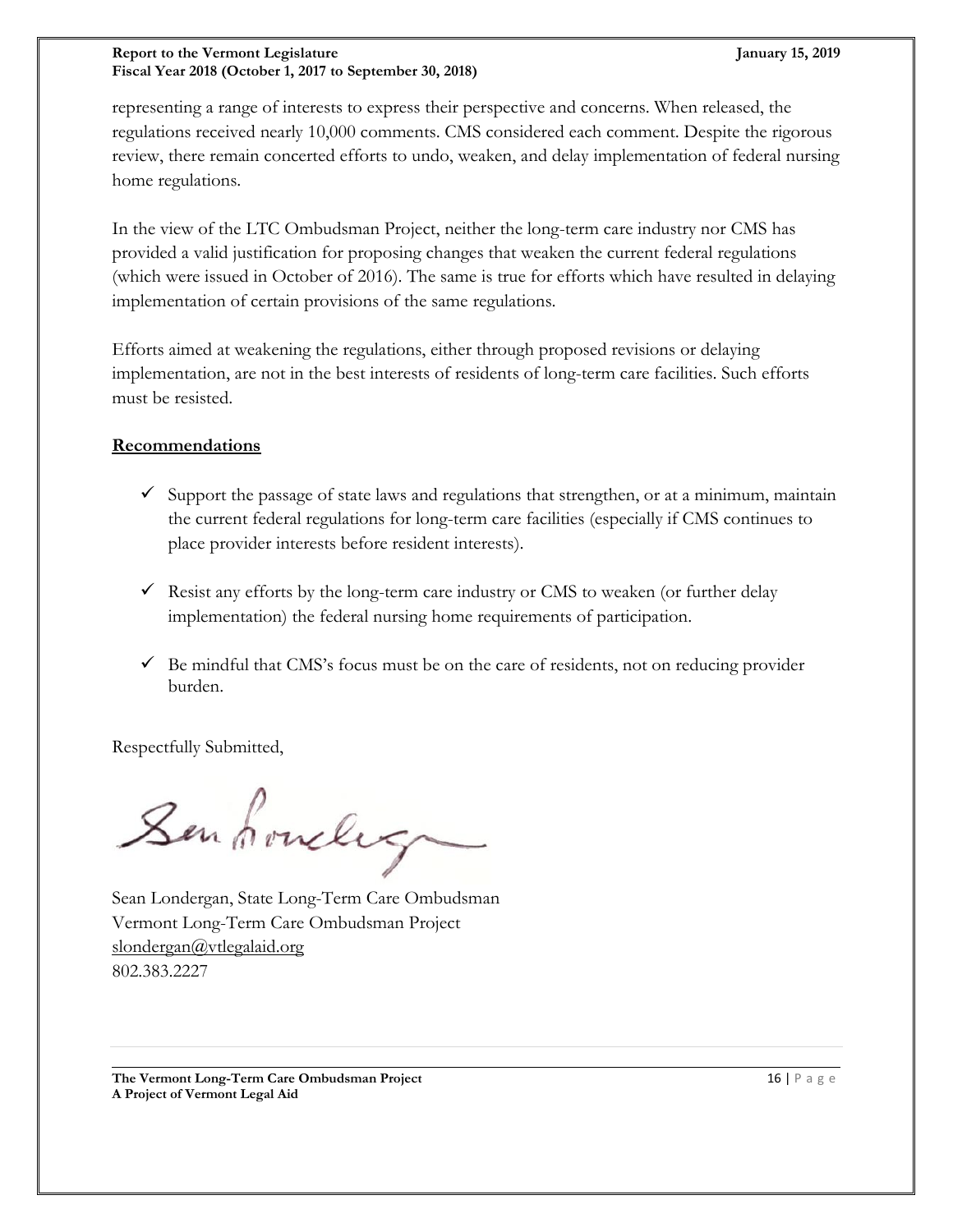# **Appendix 1**



#### *Facility Complaints Closed in FY2018 by Categories*



**The Vermont Long-Term Care Ombudsman Project** 17 | P a g e **A Project of Vermont Legal Aid**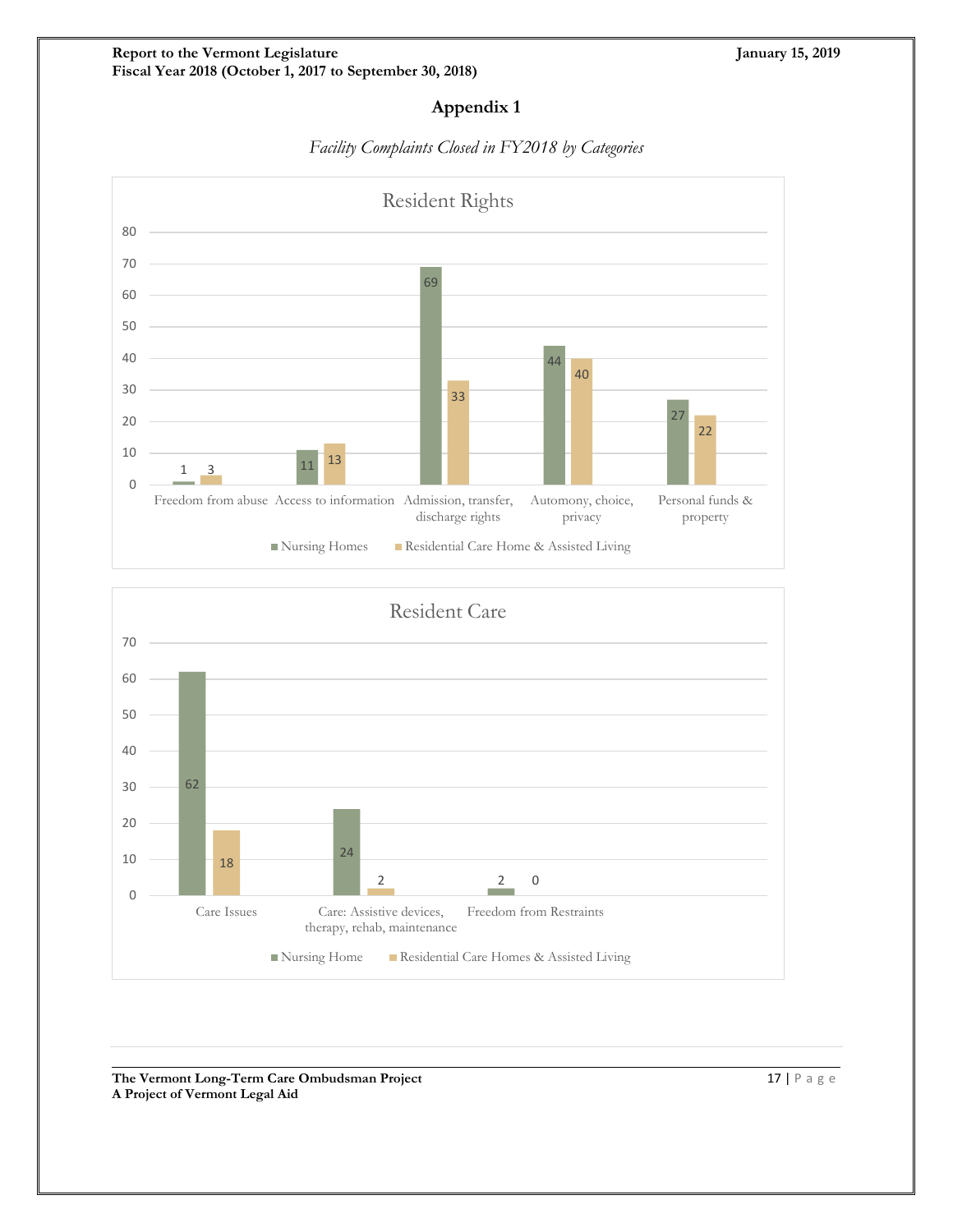**Report to the Vermont Legislature January 15, 2019 Fiscal Year 2018 (October 1, 2017 to September 30, 2018)**





**The Vermont Long-Term Care Ombudsman Project** 18 | P a g e **A Project of Vermont Legal Aid**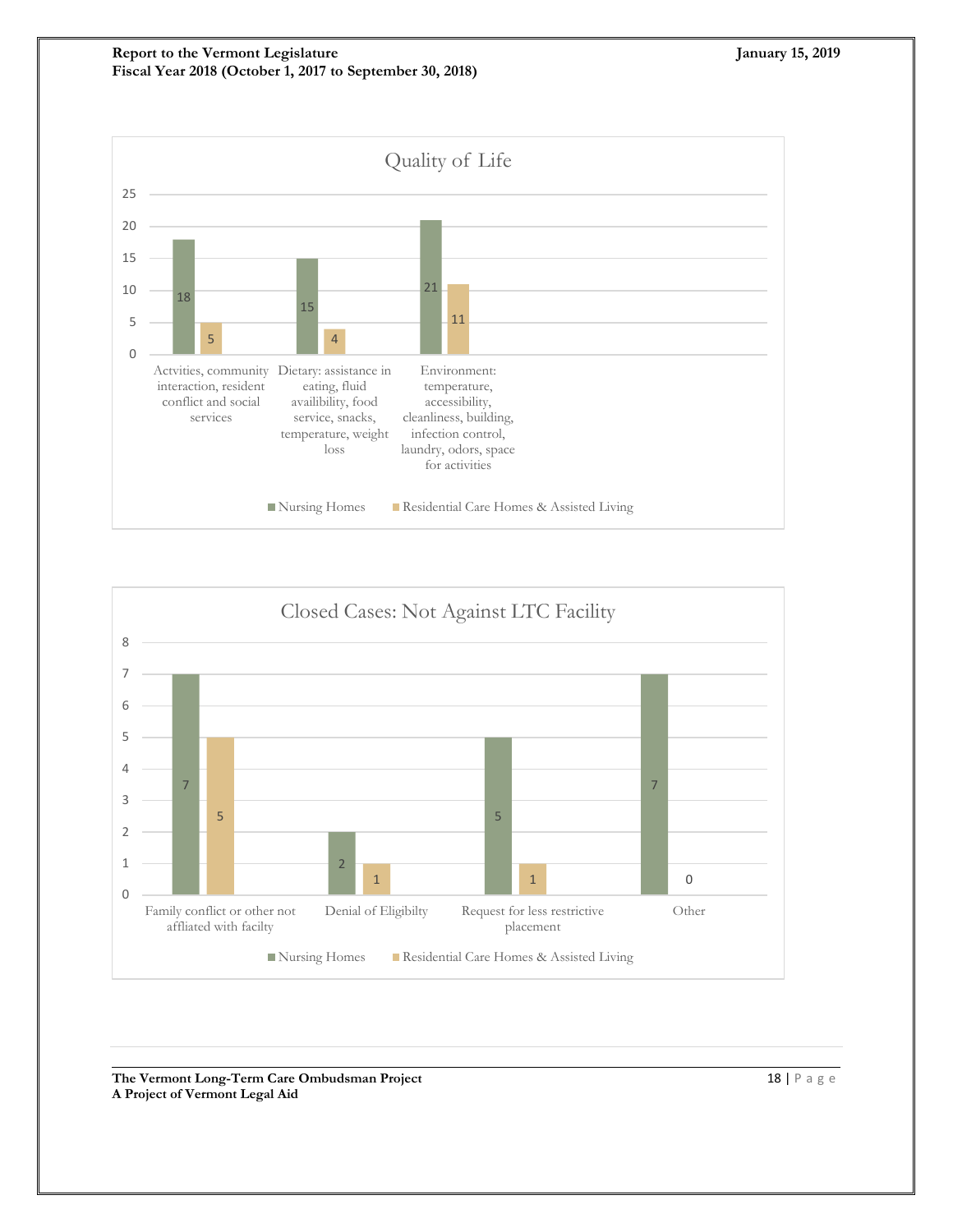**Report to the Vermont Legislature January 15, 2019 Fiscal Year 2018 (October 1, 2017 to September 30, 2018)**



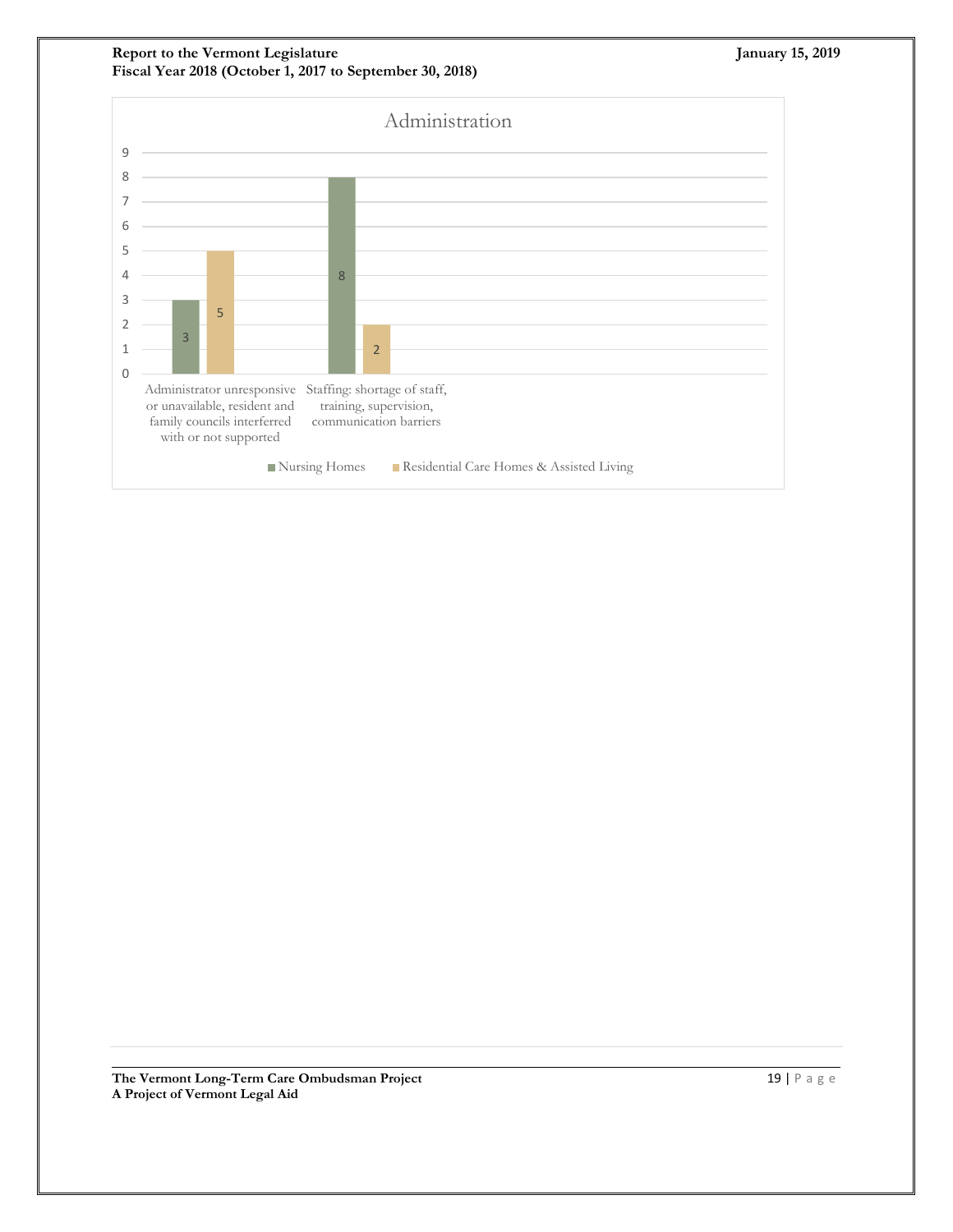Appendix 2

# **HISTORY OF THE OMBUDSMAN PROGRAM**

#### **At the National Level**:

The Long-Term Care Ombudsman Program originated as a five state demonstration project to address quality of care and quality of life in nursing homes. In 1978 Congress required that states receiving Older Americans Act (OAA) funds must have Ombudsman programs. In 1981, Congress expanded the program to include residential care homes.

The Nursing Home Reform Act of 1987 (OBRA '87) strengthened the Ombudsman's ability to serve and protect long-term residents. It required residents to have "direct and immediate access to ombudspersons when protection and advocacy services become necessary." The 1987 reauthorization of the OAA required states to ensure that Ombudsmen would have access to facilities and to patient records. It also allowed the state Ombudsman to designate local Ombudsmen and volunteers to be "representatives" of the State Ombudsman with all the necessary rights and responsibilities.

The 1992 amendments to the OAA incorporated the long-term care Ombudsman program into a new Title VII for "Vulnerable Elder Rights Protection Activities." The amendments also emphasized the Ombudsman's role as an advocate and agent for system-wide change.

#### **In Vermont**:

Vermont's first Ombudsman program was established in 1975. Until 1993, the State Ombudsman was based in the Department of Aging and Disabilities (DAD), currently DAIL. Local Ombudsmen worked in each of the five Area Agencies on Aging. In response to concerns that it was a conflict to house the State Ombudsman in the same Department as the Division of Licensing and Protection, which is responsible for regulating long-term care facilities, the legislature gave DAD the authority to contract for Ombudsman services outside the Department.

DAIL has been contracting with Vermont Legal Aid (VLA) to provide Ombudsman services for over 20 years. The Vermont LTC Ombudsman Project at VLA protects the rights of Vermont's long-term care residents and CFC participants. The Project also fulfills the mandates of the OAA and OBRA '87. Local Ombudsmen work in each of VLA's offices, which are located throughout Vermont.

In 2005 the Vermont legislature expanded the duties and responsibilities of the Vermont LTC Ombudsman Project. Act No. 56 requires ombudsmen to service individuals receiving home-based long-term care through the home- and community-based Medicaid waiver, CFC.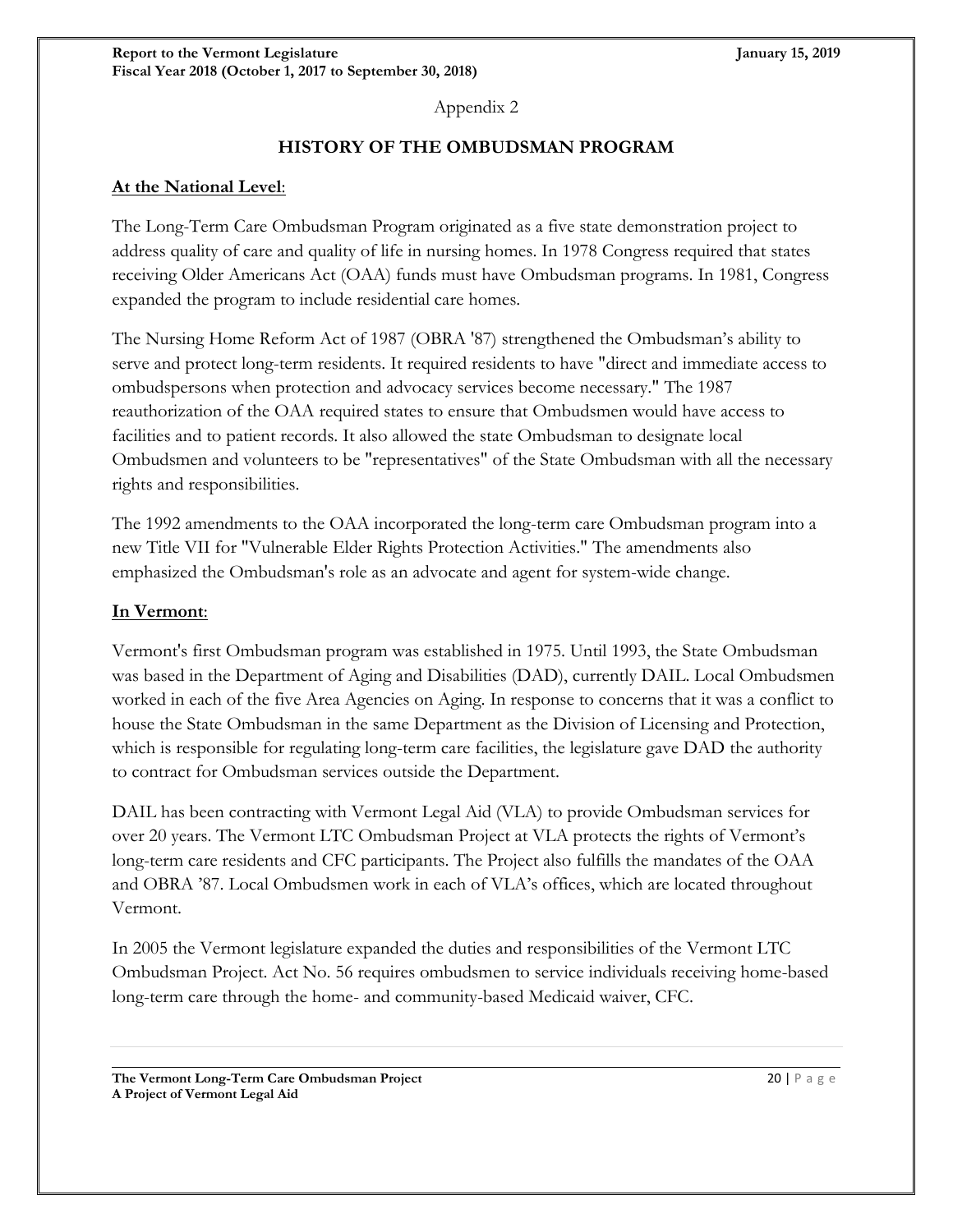Appendix 3

# **VERMONT LONG-TERM CARE OMBUDSMAN PROJECT Vermont Legal Aid**

#### **January 2019**

#### **State Long-Term Care Ombudsman:**

#### **Sean Londergan**

264 North Winooski Avenue Burlington, VT 05401 802.383.2227 [slondergan@vtlegalaid.org](mailto:eavildsen@vtlegalaid.org)

Toll free: 1.800.889.2047

# **Local Ombudsmen:**

| Susan Alexander                 | Katrina Boemig              | Michelle R. Carter               |
|---------------------------------|-----------------------------|----------------------------------|
|                                 |                             |                                  |
| (Franklin, Grand Isle Counties) | (Windham, Windsor Counties) | (Washington, Orange, Addison     |
|                                 |                             | Counties)                        |
| 264 N. Winooski Avenue          | 56 Main Street, Suite 301   |                                  |
| Burlington, VT 05402            | Springfield, VT 05156       | 56 College St.                   |
| Phone: 802.383.2242             | Phone: 802.495.0488         | Montpelier, VT 05601             |
| Fax: 802.863.7152               |                             | Phone: 802.839.1327              |
| salexander@vtlegalaid.org       | Fax: 802.885.5754           | Fax: 802.223.7281                |
| Toll free: 1.800.889.2047       | kboemig@vtlegalaid.org      | mcarter@vtlegalaid.org           |
|                                 | Toll free: 1.800.889.2047   | Toll free: 1.800.889.2047        |
|                                 |                             |                                  |
|                                 |                             | * Also covers: Rochester,        |
|                                 |                             | Hancock, Pittsfield, Stockbridge |
|                                 |                             | & Granville                      |
| Alice S. Harter                 | Jane Munroe                 | Wendy Rowe                       |
| (Essex, Orleans, Caledonia,     | (Rutland, Bennington        | (Chittenden County)              |
| <b>Lamoille Counties)</b>       | Counties)                   |                                  |
|                                 |                             | 264 N. Winooski Avenue           |
| 177 Western Ave., Suite 1       | 57 North Main Street        | Burlington, VT 05402             |
| St. Johnsbury, VT 05819         | Rutland, VT 05701           | Phone: 802.448.1690              |
| Phone: 802.424.4703             | Phone: 802.855.2411         | Fax 802.863.7152                 |
| Fax: 802.748.4610               | Fax: 802.775.0022           | wrowe@vtlegalaid.org             |
| aharter@vtlegalaid.org          | imunroe@vtlegalaid.org      | Toll free: 1.800.889.2047        |
| Toll free: 1.800.889.2047       | Toll free: 1.800.889.2047   |                                  |